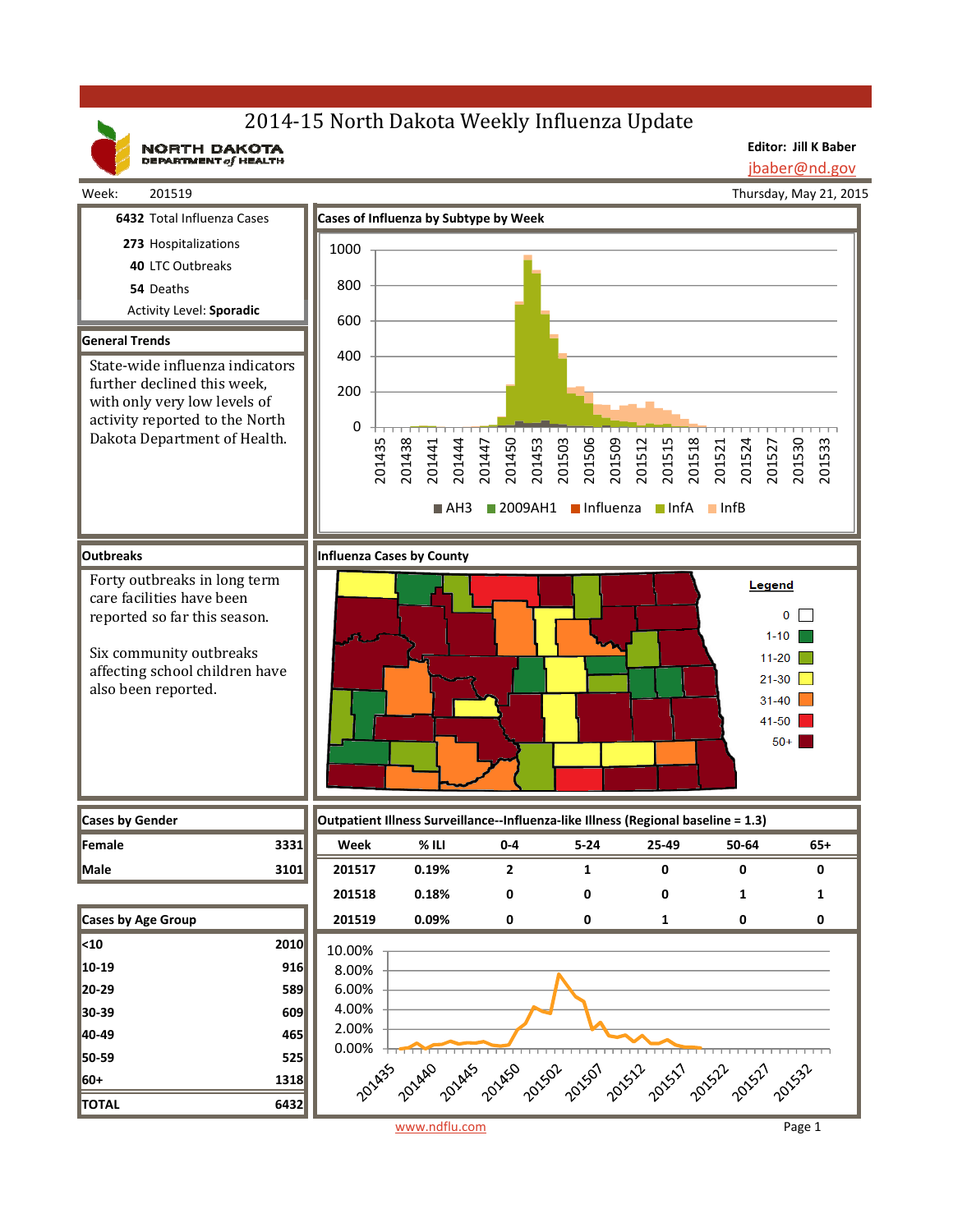## 2013‐14 North Dakota Weekly Influenza Update

**NORTH DAKOTA**<br>DEPARTMENT of HEALTH

#### Week: 201519





### Thursday, May 21, 2015 **North Dakota Syndromic Surveillance‐‐Influenza‐like Illness (ILI)**

The percent of visits for ILI this week in our syndromic surveillance system is **unavailable** this week this week due to application issues. Syndromic surviellance data includes hospital and walk-in clinic data from facilities across North Dakota, as well as ND data we receive from the Department of Defense. 

### **Sentinal Laboratory Surviellance**

State-wide percent positivity of influenza testing at sentinel laboratories **decreased** this week to **7.37**%. 

\*These data do not represent all laboratory results for influenza.



Percent positivity for RSV **decreased** to **0.00**% this week.

#### **National Statistics:**

National influenza activity and surveillance information is available from the CDC FluView website at: http://www.cdc.gov/flu/weekly/, and is updated every Friday.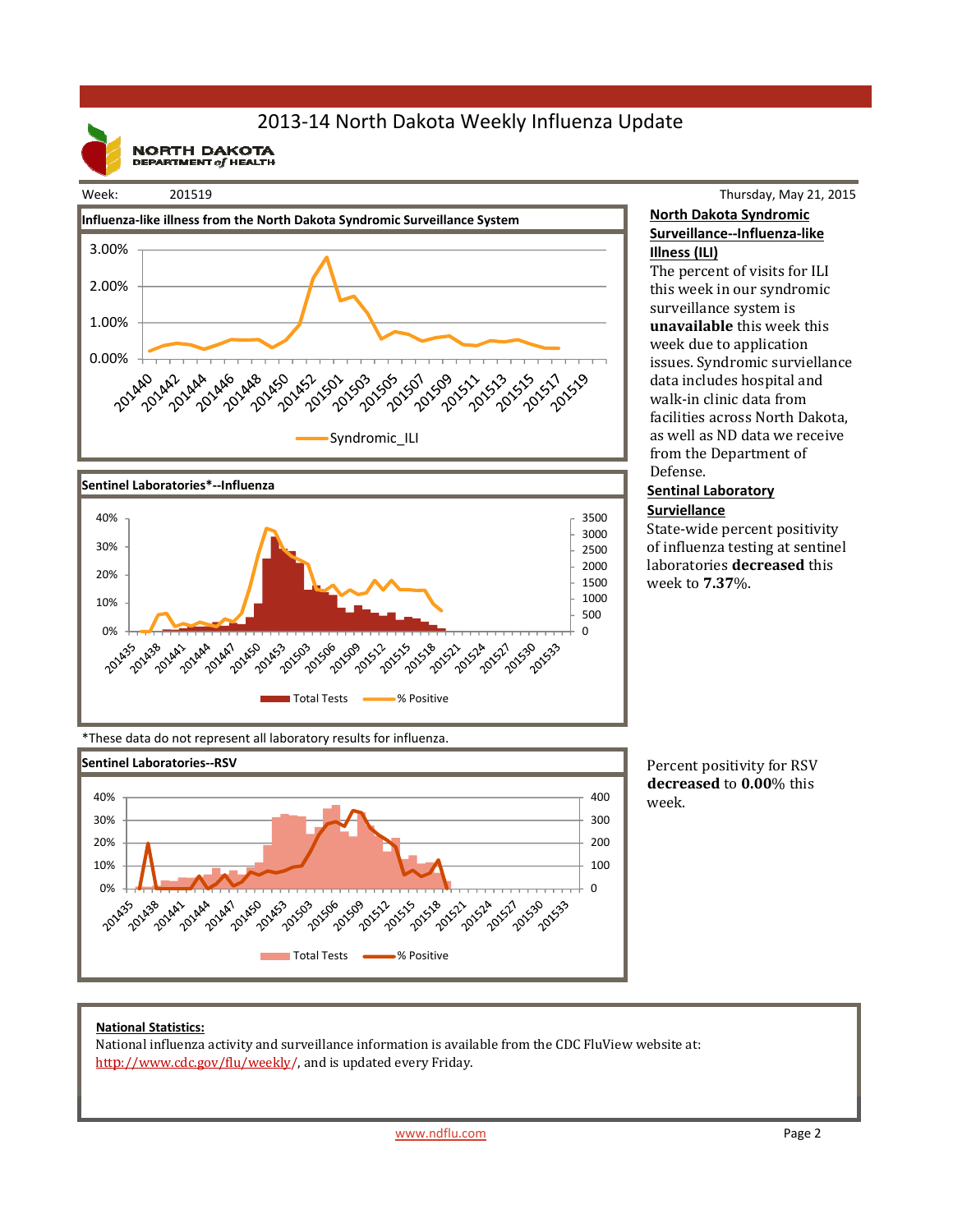## 2013‐14 North Dakota Weekly Influenza Update



**NORTH DAKOTA** DEPARTMENT  $of$  HEALTH